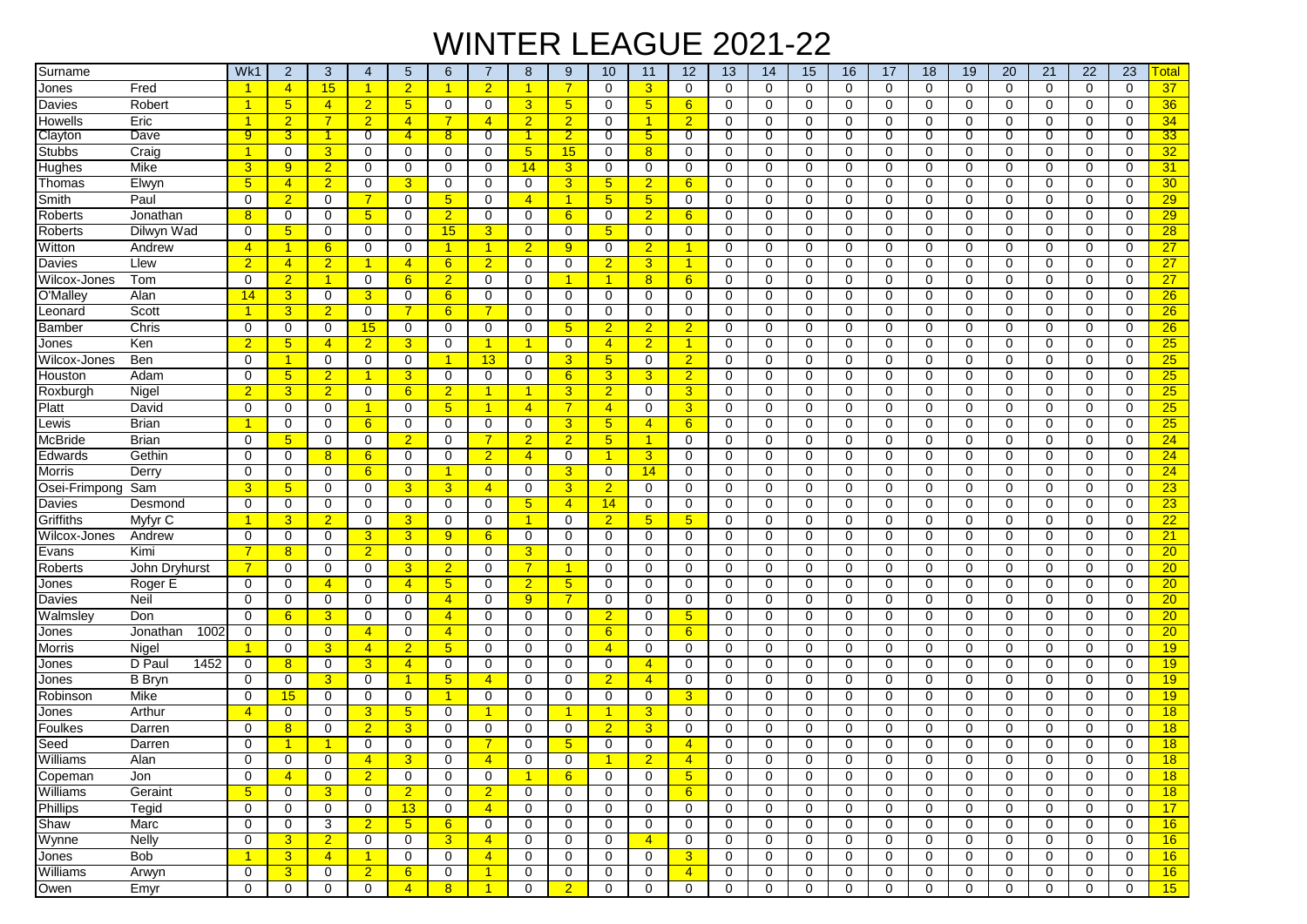| Jones          | 182<br>Gwynn   | 0              | $\overline{3}$  | $\Omega$        | $\Omega$       | 1                    | 6              | $\Omega$             | 1               | $\overline{4}$ | $\mathbf 0$          | $\Omega$       | $\mathbf 0$          | $\mathbf 0$ | $\Omega$    | $\mathbf 0$ | $\mathbf 0$ | $\Omega$    | $\mathbf 0$ | $\Omega$    | $\mathbf 0$ | 0           | $\Omega$    | $\Omega$    | 15              |
|----------------|----------------|----------------|-----------------|-----------------|----------------|----------------------|----------------|----------------------|-----------------|----------------|----------------------|----------------|----------------------|-------------|-------------|-------------|-------------|-------------|-------------|-------------|-------------|-------------|-------------|-------------|-----------------|
| Jones          | Elfed          | $\Omega$       | $\Omega$        | $\Omega$        | $\Omega$       | 0                    | $\overline{2}$ | $\Omega$             | $\overline{3}$  | 9              | $\blacktriangleleft$ | $\Omega$       | $\Omega$             | $\Omega$    | $\Omega$    | $\Omega$    | $\Omega$    | $\Omega$    | 0           | $\Omega$    | $\Omega$    | $\Omega$    | $\Omega$    | $\Omega$    | 15              |
| Jones          | 2347<br>Jake   |                | 0               | 0               | 0              | 0                    | 0              | 0                    | $5\phantom{.0}$ | 0              | $\overline{4}$       | 5              | 0                    | 0           | 0           | 0           | 0           | 0           | 0           | 0           | 0           | 0           | 0           | 0           | 15              |
| Jones          | David Wyn 1839 | 0              | 0               | 0               | 0              | 0                    | 4              | 0                    | 0               | 4              | $\overline{3}$       | 0              | $\overline{4}$       | 0           | 0           | 0           | 0           | 0           | $\mathbf 0$ | 0           | 0           | 0           | 0           | 0           | 15              |
| Clarke         | Stewart        | 0              | $\overline{4}$  | 0               | 0              | $\overline{4}$       | 0              | 0                    | $\mathbf 0$     | 1              | $\mathbf 0$          |                | 5                    | 0           | $\mathbf 0$ | 0           | 0           | 0           | $\mathbf 0$ | 0           | $\mathbf 0$ | 0           | 0           | 0           | 15              |
| Mazurek        | Paul           | 0              | $\mathbf 0$     | 0               | 0              | $\mathbf 0$          | 0              | 0                    | 0               | $\mathbf 0$    | 0                    | 0              | 15                   | 0           | $\mathbf 0$ | 0           | 0           | 0           | 0           | 0           | $\mathbf 0$ | 0           | 0           | 0           | 15              |
|                |                | $\Omega$       |                 |                 |                |                      |                |                      |                 |                |                      |                |                      |             |             |             |             |             |             |             |             |             |             |             |                 |
| Lewis          | Sam            |                | $\mathbf 0$     | 10              | $\overline{4}$ | 0                    | 0              | $\mathbf 0$          | 0               | $\mathbf 0$    | 0                    | 0              | $\mathbf 0$          | 0           | $\mathbf 0$ | 0           | 0           | $\mathbf 0$ | 0           | 0           | $\mathbf 0$ | $\Omega$    | $\mathbf 0$ | 0           | 14              |
| Parry          | Huw            | 0              | $\overline{4}$  | 0               | 3              | 1                    | 5              | 0                    | 1               | 0              | 0                    | 0              | 0                    | 0           | 0           | 0           | 0           | 0           | 0           | 0           | 0           | 0           | 0           | 0           | 14              |
| Jones          | David A        | 9              | $\overline{2}$  | 0               | $\overline{1}$ | 0                    | $\Omega$       | $\Omega$             | 0               | 0              | 0                    | $\overline{2}$ | 0                    | 0           | $\Omega$    | 0           | 0           | $\Omega$    | $\mathbf 0$ | $\Omega$    | 0           | 0           | $\Omega$    | $\Omega$    | 14              |
| Owen           | Bryn           | 0              | $\mathbf{1}$    | 0               | $\overline{7}$ | 0                    | 0              | 0                    | 0               | 0              | $\mathbf{3}$         | 3              | 0                    | 0           | 0           | 0           | $\mathbf 0$ | 0           | 0           | 0           | 0           | 0           | 0           | 0           | 14              |
| Davies         | Tonv           | $\Omega$       | $\mathbf{1}$    | $\mathbf{1}$    | 0              | 7                    | 0              | 0                    | 0               | 0              | $\mathbf 0$          | 5              | 0                    | 0           | 0           | $\mathbf 0$ | 0           | 0           | $\mathbf 0$ | 0           | 0           | 0           | 0           | 0           | 14              |
| Williams       | Robert Alun    | $\overline{4}$ | $\mathbf 0$     | $\mathbf{1}$    | 0              | 0                    |                | 0                    | $\mathbf 0$     | 0              | $\mathbf 0$          | 0              | $\overline{2}$       | 0           | 0           | 0           | $\mathbf 0$ | 0           | $\mathbf 0$ | 0           | $\mathbf 0$ | 0           | 0           | 0           | 14              |
| O'Loughlin     | Gareth         | $\Omega$       | $\mathbf 0$     | $\overline{2}$  | $\Omega$       | 0                    | $\overline{2}$ | $\blacktriangleleft$ | 3               | 3              | $\mathbf 0$          | $\Omega$       | $\overline{3}$       | 0           | 0           | $\mathbf 0$ | $\mathbf 0$ | 0           | $\mathbf 0$ | 0           | 0           | 0           | $\Omega$    | 0           | 14              |
| Roberts        | Alun           | $\Omega$       | $\mathbf 0$     | 0               | 0              | 0                    | 0              | $\mathbf 0$          | $\mathbf 0$     | 0              | 0                    | 4              | 10                   | 0           | $\mathbf 0$ | $\mathbf 0$ | 0           | 0           | 0           | $\mathbf 0$ | $\mathbf 0$ | 0           | 0           | 0           | 14              |
| Shaw           | Kieran         | 9              | 0               | $\overline{0}$  | 0              | $\overline{4}$       | 0              | 0                    | 0               | 0              | 0                    | $\Omega$       | 0                    | 0           | 0           | 0           | 0           | 0           | 0           | 0           | $\mathbf 0$ | 0           | 0           | 0           | 13              |
| Jones          | Wyn            | 0              | $\mathbf 0$     | $\overline{2}$  | $\overline{8}$ | 0                    | 0              | $\overline{3}$       | 0               | $\mathbf 0$    | 0                    | 0              | $\mathbf 0$          | 0           | $\mathbf 0$ | 0           | 0           | 0           | 0           | $\mathbf 0$ | $\mathbf 0$ | 0           | 0           | 0           | 13              |
| Jones          | Eifion Lloyd   | $\Omega$       | 3               | $5\phantom{.0}$ | 3              | 0                    | 0              | 0                    | 0               | $\overline{2}$ | $\mathbf 0$          | $\Omega$       | 0                    | 0           | $\Omega$    | 0           | $\mathbf 0$ | $\Omega$    | 0           | $\Omega$    | 0           | 0           | $\Omega$    | 0           | 13              |
| Roberts        | Jac            | 0              | 0               | $\overline{2}$  | 0              | 0                    | 0              | $\overline{4}$       | 3               | 0              | $\overline{4}$       | 0              | 0                    | 0           | 0           | 0           | 0           | 0           | 0           | 0           | 0           | 0           | 0           | $\Omega$    | 13              |
| O'Loughlin     | Andy           |                | $\mathbf 0$     | $5\overline{)}$ | 0              | 0                    | 0              | 0                    | $\mathbf 0$     | 0              | $\mathbf 0$          | 0              | -1                   | 0           | 0           | 0           | $\mathbf 0$ | 0           | $\mathbf 0$ | 0           | 0           | 0           | 0           | 0           | 13              |
| Owen           | Garv           | $\Omega$       | 8               | 0               | -1             | 0                    | $\Omega$       | $\Omega$             | $\overline{2}$  | $\Omega$       | $\mathbf 0$          | $\Omega$       | $\overline{2}$       | 0           | $\Omega$    | 0           | 0           | $\Omega$    | 0           | $\Omega$    | $\Omega$    | $\Omega$    | $\Omega$    | $\Omega$    | 13              |
| Jones          | Deiniol        | $\Omega$       | $\mathbf 0$     | 0               | 0              | 0                    | 0              | 6                    | $\mathbf 0$     | 0              | 0                    | 4              | 3                    | 0           | $\mathbf 0$ | $\mathbf 0$ | 0           | 0           | $\mathbf 0$ | 0           | $\mathbf 0$ | 0           | 0           | 0           | 13              |
| Jones          | Ross           | $\Omega$       | 9               | 3               | 0              | 0                    | $\overline{0}$ | 0                    | 0               | 0              | $\mathbf 0$          | 0              | 0                    | 0           | 0           | 0           | 0           | 0           | $\mathbf 0$ | 0           | 0           | 0           | 0           | 0           | 12              |
| Snelson        | Richard        | $\Omega$       | $5\overline{)}$ | $\overline{2}$  | $\mathbf 0$    | 5 <sup>5</sup>       | 0              | $\mathbf 0$          | 0               | 0              | 0                    | 0              | $\mathbf 0$          | 0           | $\mathbf 0$ | 0           | 0           | 0           | $\mathbf 0$ | $\mathbf 0$ | $\mathbf 0$ | 0           | 0           | 0           | 12              |
| Jones          | Frazer         | 0              | $\overline{3}$  | 0               | $\overline{2}$ | $\overline{4}$       | 0              | $\mathbf 0$          | 0               | $\mathbf 0$    | 1                    | $\overline{2}$ | $\mathbf 0$          | 0           | $\mathbf 0$ | 0           | 0           | $\Omega$    | 0           | 0           | $\mathbf 0$ | $\mathbf 0$ | 0           | 0           | 12              |
| Jones          | Peter H        | $\Omega$       | 8               | 0               | 0              | 0                    | 0              | 0                    | 0               | 0              | 0                    | 4              | 0                    | 0           | 0           | 0           | 0           | 0           | $\mathbf 0$ | 0           | 0           | 0           | 0           | $\Omega$    | 12              |
| Jones          | Iwan           | 5              | 0               | 0               | 0              | 3                    | 0              | 0                    | 0               | 0              | 0                    | $\overline{4}$ | 0                    | 0           | 0           | 0           | 0           | $\Omega$    | 0           | 0           | 0           | 0           | 0           | 0           | 12              |
| Jones          | Steve M        | 3              | $\Omega$        | $\Omega$        | $\Omega$       | $\blacktriangleleft$ | $\Omega$       | $\Omega$             | $\mathbf 0$     | 3              | $\mathbf 0$          | 4              | $\overline{4}$       | 0           | $\Omega$    | $\mathbf 0$ | 0           | $\Omega$    | $\mathbf 0$ | $\Omega$    | 0           | 0           | $\Omega$    | $\Omega$    | 12              |
| Owen           | Shay           | $\Omega$       | $\mathbf 0$     | 0               | 0              | $\overline{3}$       | 0              | $\Omega$             | 8               | 0              | $\mathbf 0$          | 0              | 0                    | 0           | 0           | 0           | $\mathbf 0$ | 0           | $\mathbf 0$ | 0           | 0           | 0           | 0           | 0           | 11              |
| Craddock       | <b>Steve</b>   | $\Omega$       | 0               | 0               | 3              | 0                    | 0              | 6                    | 0               | 1              | $\mathbf 0$          | 4              | 0                    | 0           | 0           | 0           | 0           | 0           | $\mathbf 0$ | 0           | 0           | 0           | $\Omega$    | $\Omega$    | 11              |
| Jones          | Gareth<br>1680 | 0              | 0               | 3 <sup>5</sup>  | 0              | $\mathbf 0$          | 0              | 0                    | $\mathbf 0$     | 0              | $\mathbf 0$          | 5              | 3                    | 0           | 0           | 0           | $\mathbf 0$ | 0           | $\mathbf 0$ | 0           | 0           | 0           | 0           | 0           | 11              |
| Jones          | Tudor          | $\Omega$       | 0               | 0               | 0              | 0                    | 5              | $5\overline{)}$      | 0               | 0              | $\mathbf 0$          | 0              | 0                    | 0           | 0           | 0           | $\mathbf 0$ | 0           | $\mathbf 0$ | 0           | 0           | 0           | 0           | 0           | 10              |
| Owen           | Haydn          | $\Omega$       | $\mathbf 0$     | 3               | $\mathbf 0$    | 0                    | 0              | $\overline{3}$       | 1               | $\mathbf 0$    | $\overline{2}$       | 0              | $\mathbf{1}$         | 0           | 0           | 0           | 0           | 0           | 0           | 0           | $\mathbf 0$ | 0           | 0           | 0           | 10              |
| Thomas         | Mike           | 0              | 0               | 0               | 0              | 0                    | 9              | 0                    | $\mathbf 0$     | 0              | 0                    | 0              | $\mathbf 0$          | 0           | 0           | 0           | 0           | 0           | 0           | 0           | $\mathbf 0$ | 0           | 0           | 0           | 9               |
| Shakes         | Nathan         | $\Omega$       | 0               | 0               | $\overline{1}$ | 0                    | $\Omega$       | $\overline{4}$       | 0               | 0              | $\overline{4}$       | $\Omega$       | 0                    | 0           | $\Omega$    | $\mathbf 0$ | 0           | $\Omega$    | $\mathbf 0$ | $\mathbf 0$ | 0           | 0           | $\Omega$    | $\Omega$    | 9               |
| Harness        | Chris          | 3              | $\mathbf 0$     | 0               | 0              | 0                    | $\sqrt{5}$     | 0                    | 0               | 0              | 0                    | $\Omega$       | 0                    | 0           | $\Omega$    | 0           | 0           | $\Omega$    | 0           | $\Omega$    | 0           | 0           | $\Omega$    | 0           | 8               |
| Roberts        | David G        | 0              | 0               | 3               | 0              | 0                    | 0              | 3                    | 0               | 0              | 0                    | $\overline{2}$ | 0                    | 0           | 0           | 0           | 0           | 0           | 0           | 0           | 0           | 0           | 0           | 0           | 8               |
| James          | Kevin          | 0              | $\mathbf 0$     | $\overline{7}$  | 0              | 0                    | 0              | 0                    | 0               | 0              | $\mathbf 0$          | 0              | 0                    | 0           | 0           | 0           | $\mathbf 0$ | 0           | $\mathbf 0$ | $\Omega$    | 0           | 0           | 0           | 0           | $\overline{7}$  |
| Smith          | Adam           | $\Omega$       | $\mathbf 0$     | $\overline{4}$  | 3              | 0                    | $\mathbf 0$    | 0                    | $\mathbf 0$     | $\mathbf 0$    | $\mathbf 0$          | $\Omega$       | $\mathbf 0$          | 0           | $\mathbf 0$ | $\mathbf 0$ | $\mathbf 0$ | $\mathbf 0$ | $\mathbf 0$ | 0           | $\mathbf 0$ | 0           | $\Omega$    | $\mathbf 0$ | $\overline{7}$  |
| <b>Tickle</b>  | Roy            | $\Omega$       | 0               | 0               | $\overline{2}$ | 0                    | 5              | 0                    | 0               | 0              | 0                    | 0              | 0                    | 0           | $\mathbf 0$ | 0           | 0           | 0           | $\mathbf 0$ | 0           | 0           | 0           | 0           | 0           | $\overline{7}$  |
| Farrington     | John           | $\Omega$       | 0               | 0               | $\overline{2}$ | 0                    | 0              | 3                    | 0               | 0              | $\mathbf 0$          | 0              | $\overline{2}$       | 0           | 0           | 0           | 0           | 0           | $\mathbf 0$ | 0           | 0           | 0           | 0           | 0           | $\overline{7}$  |
| Parry          | Gerald         | $\Omega$       | $\mathbf 0$     | 1               | $\overline{2}$ | $\mathbf 0$          | 0              | $\mathbf 0$          | 0               | $\Omega$       | $\mathbf 0$          |                | 3                    | 0           | $\mathbf 0$ | $\mathbf 0$ | $\Omega$    | 0           | 0           | 0           | $\mathbf 0$ | $\Omega$    | $\Omega$    | 0           | $\overline{7}$  |
| Jones          | Phillip        | 0              | $\mathbf 0$     | 0               | $\mathbf 0$    | 0                    | 6              | $\mathbf 0$          | 0               | $\mathbf 0$    | 0                    | $\Omega$       | $\mathbf 0$          | 0           | $\mathbf 0$ | 0           | 0           | $\Omega$    | 0           | 0           | $\mathbf 0$ | 0           | 0           | 0           | 6               |
| Wilde          | Les            | $\Omega$       | 5               | 0               | 0              | 0                    | 0              | $\Omega$             | 0               | $\Omega$       | 1                    | 0              | $\Omega$             | 0           | $\Omega$    | 0           | 0           | 0           | 0           | 0           | $\Omega$    | 0           | $\Omega$    | $\Omega$    | 6               |
| Williams       | Gwilym         | 2              | $\cup$          | 3.              | U              | U                    | U              | $\cup$               | $\cup$          | U              | U                    | U              | U                    | $\cup$      | U           | U           | $\cup$      | U           | U           | 0           | O           | $\cup$      | U           | U           | $\mathbf{b}$    |
| <b>Roberts</b> | Ifan           | $\mathbf 0$    | $\mathbf 0$     | $\overline{2}$  | $\mathbf 0$    | 3                    | $\mathbf 0$    | $\mathbf 0$          | $\mathbf 0$     | $\mathbf 0$    | $\mathbf 0$          | 0              | 0                    | $\mathbf 0$ | $\mathbf 0$ | $\mathbf 0$ | $\mathbf 0$ | $\mathbf 0$ | 0           | $\mathbf 0$ | $\mathbf 0$ | $\mathbf 0$ | 0           | $\mathbf 0$ | 5 <sub>5</sub>  |
| Jones          | Tim            | $\mathbf 0$    | $\mathbf 0$     | 0               | 0              | $\mathbf 0$          | 0              | $\mathbf 0$          | 2 <sup>2</sup>  | 3              | 0                    | 0              | 0                    | $\mathbf 0$ | $\mathbf 0$ | 0           | 0           | $\mathbf 0$ | 0           | $\mathbf 0$ | 0           | 0           | 0           | 0           | $5\overline{)}$ |
| <b>Roberts</b> | Dilwyn         | 0              | $\mathbf 0$     | $\overline{4}$  | 0              | 0                    | 0              | $\mathbf 0$          | 0               | 0              | 0                    | 1              | $\mathbf 0$          | $\mathbf 0$ | 0           | 0           | 0           | 0           | 0           | $\mathbf 0$ | 0           | 0           | 0           | 0           | 5 <sub>5</sub>  |
| Maw            | Andrew         | 0              | $\mathbf 0$     | $\mathbf 0$     | $\mathbf 0$    | $\mathbf 0$          | 0              | 3 <sup>5</sup>       | $\mathbf 0$     | 0              | 0                    | 0              | 2 <sup>1</sup>       | $\mathbf 0$ | $\mathbf 0$ | 0           | 0           | 0           | 0           | $\mathbf 0$ | 0           | 0           | $\mathbf 0$ | 0           | $5\overline{)}$ |
| Weale          | Ken            | $\mathbf 0$    | $\mathbf 0$     | 0               | 0              | $\mathbf 0$          | $\overline{4}$ | $\mathbf 0$          | $\mathbf 0$     | 0              | 0                    | 0              | $\mathbf 0$          | 0           | $\mathbf 0$ | 0           | 0           | $\mathbf 0$ | 0           | $\mathbf 0$ | $\mathbf 0$ | 0           | 0           | 0           | $\overline{4}$  |
| Jones          | Emyr O         | 0              | $\overline{1}$  | 0               | 0              | 0                    | 0              | 3 <sup>5</sup>       | 0               | 0              | 0                    | 0              | $\mathbf 0$          | 0           | 0           | 0           | 0           | $\mathbf 0$ | 0           | 0           | 0           | 0           | 0           | 0           | $\overline{4}$  |
| Richards       | David          | 0              | 0               | $\overline{3}$  | 0              | 0                    | 0              | $\mathbf 0$          | 0               | 0              | 0                    | 0              | 0                    | 0           | 0           | 0           | 0           | 0           | 0           | 0           | 0           | 0           | $\mathbf 0$ | 0           | 3 <sup>5</sup>  |
| Pierce         | Emlyn          | $\mathbf 0$    | $\overline{1}$  | $\mathbf 0$     | $\overline{2}$ | 0                    | 0              | 0                    | $\mathbf 0$     | 0              | 0                    | 0              | 0                    | 0           | 0           | 0           | 0           | 0           | 0           | $\mathbf 0$ | 0           | 0           | 0           | 0           | 3               |
| Jones          | Peris          | 0              | $\mathbf 0$     | 0               | $\mathbf 0$    | 0                    | 0              | 3 <sup>5</sup>       | $\mathbf 0$     | 0              | 0                    | 0              | 0                    | 0           | $\mathbf 0$ | 0           | 0           | 0           | 0           | $\mathbf 0$ | 0           | 0           | 0           | 0           | 3 <sup>2</sup>  |
| Morris         | Kyle           | 0              | 0               | 0               | 0              | 0                    | 0              | 0                    | 3               | 0              | 0                    | 0              | 0                    | 0           | 0           | 0           | 0           | 0           | 0           | 0           | 0           | 0           | 0           | 0           | 3 <sup>2</sup>  |
| Williams       | Alwyn Elmo     | 0              | 0               | 0               | $\mathbf 0$    | $\mathbf 0$          | 0              | 2 <sup>2</sup>       | 0               | 0              | $\mathbf 0$          | 0              | $\blacktriangleleft$ | 0           | $\mathbf 0$ | $\mathbf 0$ | 0           | 0           | 0           | $\mathbf 0$ | 0           | 0           | 0           | 0           | $\overline{3}$  |
|                |                |                |                 |                 |                |                      |                |                      |                 |                |                      |                |                      |             |             |             |             |             |             |             |             |             |             |             |                 |